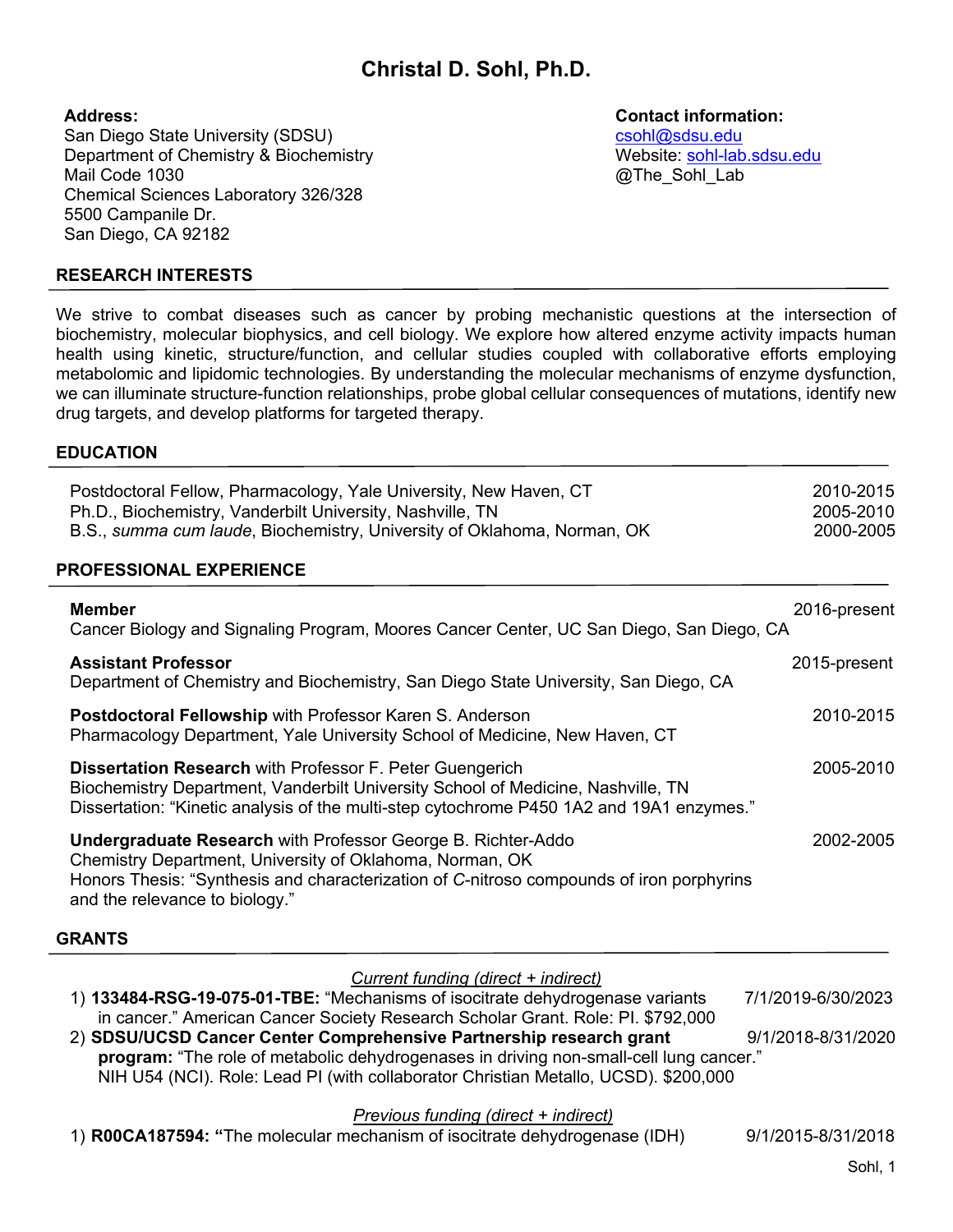mutations in cancer." NIH R00 (NCI). Role: PI. \$692,926

| 2) Summer Undergraduate Research Program: "The role of IDH in driving reductive      | 5/1/2018-8/17/2018  |
|--------------------------------------------------------------------------------------|---------------------|
| metabolism in the cancer environment." San Diego State University. Role: PI. \$6,000 |                     |
| 3) CSUPERB Faculty Travel Grant. The California State University CSUPERB. Role: Pl.  | 1/2018              |
| \$1.500                                                                              |                     |
| 4) CSUPERB New Investigator Grant: "Navigating genotoxicity: mechanistic studies     | 6/1/2016-11/30/2017 |
| with pol epsilon in carcinogenic environments." The California State University      |                     |
| <b>CSUPERB. Role: PI. \$15,000</b>                                                   |                     |
|                                                                                      |                     |

- 5) **University Grants Program (UGP):** "The many paths to genome instability: 2/1/2016-6/30/2017 multiple mechanisms of pol ε infidelity. San Diego State University." Role: PI. \$9,858
- 6) **Cancer Biology and Signaling Program Pilot Grant:** "Altered lipid metabolism in 4/2017 IDH1-driven glioma." UCSD Moores Cancer Center. Role: PI. \$2,254
- 7) **Research and Creative Endeavors Proposal**: "The role of TEK kinase in 3/1/2016-2/28/2017 Vascular abnormalities and cancer." San Diego State University. Role: PI. \$11,893 8) **Summer Undergraduate Research Program:** "The role of IDH in cancer." San 5/23/2016-8/19/2016 Diego State University. Role: PI. \$6,000 9) **K99CA187594**: "The molecular mechanism of isocitrate dehydrogenase (IDH) 7/7/2014-8/31/2015
- mutations in cancer." NIH K99 (NCI). Role: PI (Yale University). \$113,932 10) **F32GM992892**: "Kinetics of DNA polymerase γ upon mutation and nucleoside 9/1/2011-7/6/2014 analog exposure." NIH F32 (NIGMS). Role: PI (Yale University). \$147,516
- 11) **T32ES007028**: "Training program in environmental toxicology." NIH T32 (NIEHS). 2006-2009 Role: TA (Vanderbilt University).

## **HONORS AND AWARDS**

| Outstanding Faculty member, Chemistry Department, SDSU<br><b>GREW Fellow, SDSU</b> | 2017<br>2015 |
|------------------------------------------------------------------------------------|--------------|
| Women in Cancer Research (WICR) Scholar Award                                      | 2015         |
| Poster Presentation 1 <sup>st</sup> prize, Yale University Pharmacology Retreat    | 2011         |
| Cunningham Award, Vanderbilt University                                            | 2008         |
| American Society of Biochemistry and Molecular Biology Travel Award grant          | 2008         |
| Vanderbilt University Director's Award Scholarship                                 | 2005-2006    |
| Yamanouchi Pharma, Inc. Scholarship                                                | 2004         |
| Outstanding Senior Award, Dept. Chemistry and Biochemistry, University of Oklahoma | 2004         |
| Goldwater Scholarship Honorable Mention                                            | 2004         |
| Outstanding Junior Award, Dept. Chemistry and Biochemistry, University of Oklahoma | 2003         |
| Phi Kappa Phi Award, University of Oklahoma                                        | 2003         |
| Honors Scholar Scholarship, University of Oklahoma                                 | 2000-2004    |

## **MEDIA INTERVIEWS**

- 1) "Suds & Science: An evening of thinking and drinking." News8 Morning show. 10 July 2017. http://www.cbs8.com/story/35850624/suds-science-an-evening-of-thinking-anddrinking?utm\_source=dlvr.it&utm\_medium=twitter
- 2) "Cutting Edge of Discovery: New hire Christal Sohl is bringing world-class research -- and student research opportunities -- to SDSU." *SDSU NewsCenter*. 4 March 2016. http://newscenter.sdsu.edu/sdsu\_newscenter/news\_story.aspx?sid=76062
- 3) "Spotlight on Scientists: Profiles in Cancer Research." *NIH National Cancer Institute*. 22 December 2015. http://www.cancer.gov/research/nci-role/spotlight/profiles/christal-sohl

#### **TEACHING**

Course Instructor, CHEM 365, Biochemistry, Cell & Molecular Biology, SDSU Spring 2019 Course Instructor, CHEM 100: Introduction to Chemistry, SDSU Fall 2018 *Assessment*: mean 3.58, median 4.00 (scores out of 5.00, 337/470 responses) Course Instructor, CHEM 365: Biochemistry, Cell & Molecular Biology, SDSU Spring 2018

Sohl, 2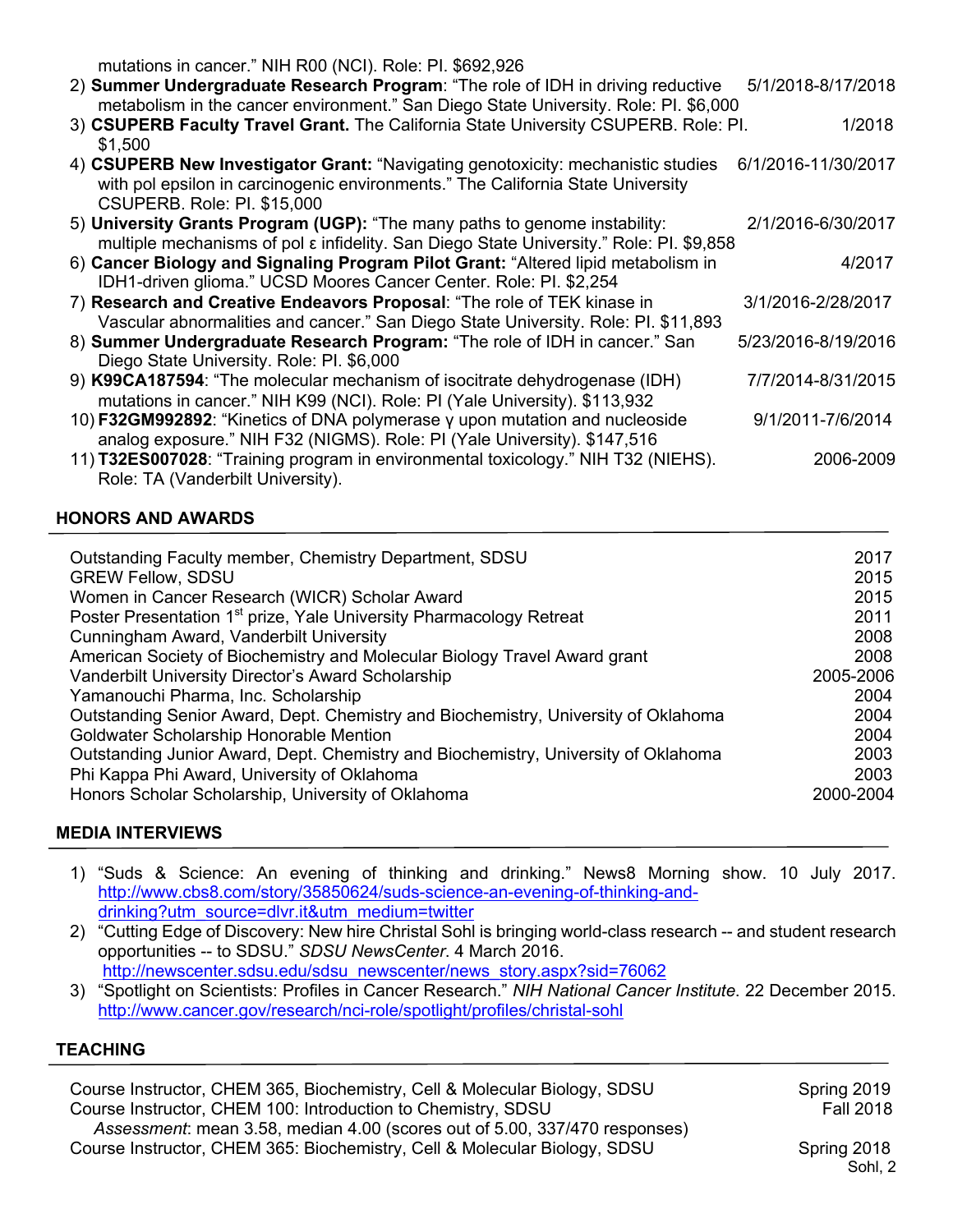| Assessment: mean 4.50, median 5.00 (scores out of 5.00, 141/169 responses)                       |                  |
|--------------------------------------------------------------------------------------------------|------------------|
| Course Instructor, CHEM 695: Graduate Education in Chemistry, SDSU. Assessment: mean             | <b>Fall 2017</b> |
| 4.94, median 5.00 (scores out of 5.00, 8/12 responses)                                           |                  |
| Course Instructor, CHEM 765: Molecular Mechanisms of Human Disease, SDSU (new course             | <b>Fall 2017</b> |
| developed). Assessment: mean 4.95, median 5.00 (scores out of 5.00, 12/17 responses)             |                  |
| Course Instructor, CHEM 763/750: Cell Regulation and Bioanalytical Methods, SDSU (course         | Spring 2017      |
| significantly modified). Assessment: mean 4.95, median 5.00 (scores out of 5, 12/17 responses)   |                  |
| Course Instructor, CHEM 365: Biochemistry, Cell & Molecular Biology, SDSU                        | <b>Fall 2016</b> |
| Assessment: mean 4.22, median 5.00 (scores out of 5.00, 147/182 responses)                       |                  |
| Course Instructor, CHEM 365: Biochemistry, Cell & Molecular Biology, SDSU (course                | <b>Fall 2015</b> |
| significantly modified). Assessment: mean 4.29, median 5.00 (scores out of 5, 141/195 responses) |                  |
| National Academies Education Fellow in the Sciences, 2015 National Academies Summer              | 2015             |
| Institute on Undergraduate Education                                                             |                  |
| Teaching Assistant, MCDB 630: Biochemical and Biophysical Approaches and Cellular                | 2013-2015        |
| Biology, Yale University                                                                         |                  |
| Teaching Assistant, IMED 680: Topics in Human Investigation, Yale University                     | 2011-2015        |
|                                                                                                  |                  |

#### **STUDENT MENTORING**

| <b>Graduate Students</b>                              |              |
|-------------------------------------------------------|--------------|
| Jade Ngoc Huynh, SDSU M.S. student                    | 2018-present |
| Joi Weeks, SDSU Ph.D. student                         | 2018-present |
| Grace Wells, SDSU Ph.D. student                       | 2018-present |
| Zeging Ruth Xu, SDSU master's student                 | 2017-present |
| Grace Wells, M.S., SDSU                               | 2016-2018    |
| Lucas Luna, SDSU Ph.D. student                        | 2015-present |
| Diego Avellaneda Matteo, SDSU Ph.D. student           | 2015-present |
| Adam Grunseth, SDSU master's student                  | 2016-2018    |
| Anna Uvarova, MS, SDSU                                | 2015-2017    |
| <b>Undergraduate Students and Post-Baccalaureates</b> |              |
| Sati Alexander, SDSU undergraduate                    | 2018-present |
| Michelle Nguyen, SDSU undergraduate                   | 2018-present |
| Michelle Scott, SDSU undergraduate                    | 2018-present |
| Elan Zora, SDSU undergraduate                         | 2018         |
| Dania Meza-Acosta, SDSU undergraduate                 | 2018         |
| Esteban Delgado, SDSU undergraduate                   | 2018         |
| Viraj Upadhye, SDSU undergraduate                     | 2017-present |
| Giovanni Quichocho, SDSU undergraduate                | 2017-present |
| Jeon Erik Fonbon, SDSU undergraduate                  | 2017-2018    |
| Zach Lesecq, SDSU undergraduate                       | 2017-2018    |
| Madison Kennedy, SDSU undergraduate                   | 2015-2018    |
| Celene Anaya, SDSU undergraduate                      | 2017         |
| Precious Moman, SDSU undergraduate                    | 2016-2017    |
| Anup Sarakki, SDSU post-bac                           | 2016         |
| Jorge Sandoval, SDSU undergraduate                    | 2016         |
| Andrea Ruiz, SDSU undergraduate                       | 2016         |
| Carlos Bobadilla, SDSU undergraduate                  | 2016         |
| Yunjin Wu, SDSU post-bac                              | 2016         |
| Stacy Anselmo, SDSU undergraduate                     | 2015-2017    |
| Eric Gonzalez, SDSU undergraduate                     | 2015-2017    |

## **STUDENT RESEARCH FELLOWSHIPS/PROGRAMS**

2018-present<br>Sohl, 3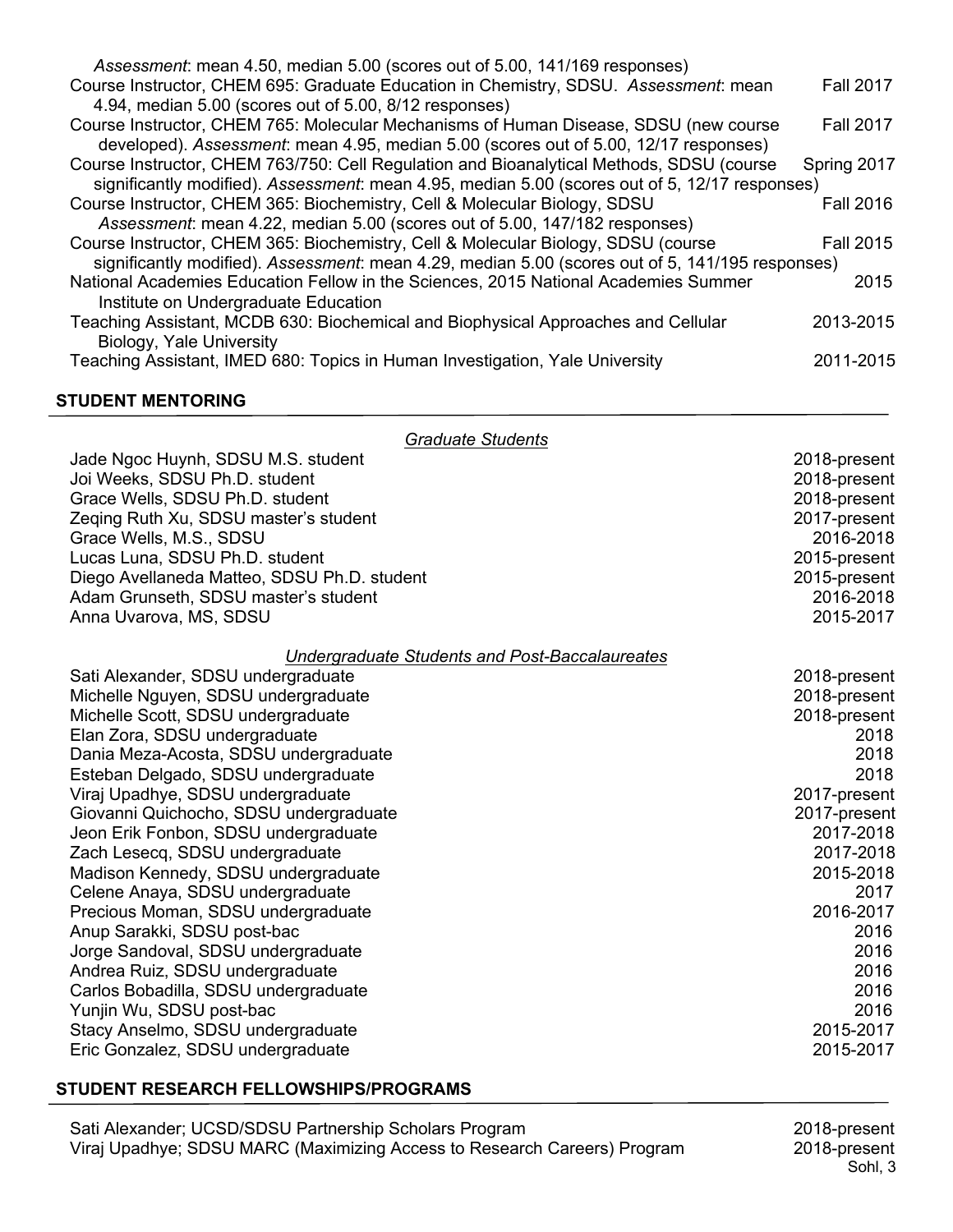| Giovanni Quichocho, SDSU IMSD (Initiative for Maximizing Student Development) Program                          | 2018-present |
|----------------------------------------------------------------------------------------------------------------|--------------|
| Michelle Scott, SDSU IMSD Program                                                                              | 2018-present |
| Dania Meza-Acosta; NIH NCI U54 Cancer Disparities Summer Research Program                                      | 2018         |
| Madison Kennedy; NSF GRFP (Graduate Research Fellowship Program)                                               | 2018         |
| Esteban Delgado, SDSU IMSD Program                                                                             | 2018         |
| Madison Kennedy; SDSU MARC Program                                                                             | 2016-2018    |
| Giovanni Quichocho; NIH NCI U54 Cancer Disparities Summer Research Program                                     | 2017         |
| Stacy Anselmo; NSF California State University Louis Stokes Alliance for Minority Participation<br>(CSU-LSAMP) | 2017         |
| Eric Gonzalez; NSF GRFP (Graduate Research Fellowship Program)                                                 | 2017         |
| Precious Moman, UCSD/SDSU Partnership Scholars Program                                                         | 2016-2017    |
| Jorge Sandoval; NIH NCI U54 Cancer Disparities Summer Research Program                                         | 2016         |
| Andrea Ruiz; NIH NCI U54 Cancer Disparities Summer Research Program                                            | 2016         |
| Eric Gonzalez; SDSU MARC (Maximizing Access to Research Careers) Program                                       | 2015-2017    |
|                                                                                                                |              |

# **SERVICE**

| <b>Professional Service</b> |  |
|-----------------------------|--|
|-----------------------------|--|

| Early Career Reviewer (ECR), NIH Scientific Review Group MFSA (Macromolecular                  | 2/7/19-2/8/19   |        |
|------------------------------------------------------------------------------------------------|-----------------|--------|
| Structure and Function A)                                                                      |                 |        |
| Ad Hoc grant reviewer, Oklahoma Center for the Advancement of Science and Technology (OCAST)   |                 | 2018   |
| Grant reviewer, CSUPERB (Cal State System)                                                     | 2017-2018       |        |
| Ad Hoc grant reviewer, Veni (Netherlands)                                                      |                 | 4/2018 |
| Ad Hoc grant reviewer, Breast Cancer Now (UK)                                                  | 10/14/2016      |        |
| Early Career Reviewer (ECR), NIH Scientific Review Group CE (Cancer Etiology)                  | 5/26/16-5/27/16 |        |
| Ad Hoc grant reviewer, NSF                                                                     | 3/10/2016       |        |
| Manuscript reviewer for journals including: Oncotarget; Analytica Chimica Acta; Biochemical    | 2015-present    |        |
| Journal; Virus Genes; Reproduction; International Journal of Molecular Sciences; MDPI Biology; |                 |        |
| Bioscience Reports, Computational Biology and Chemistry                                        |                 |        |

# *University Service*

| <b>SDSU Presidential Transition Team, member</b>                                       | 2018             |
|----------------------------------------------------------------------------------------|------------------|
| SDSU Cancer Research and Prevention Planning Committee, Committee member               | 2018-present     |
| SDSU IMSD Advisory Board Committee, Committee member                                   | 2018-present     |
| Society for Advancement of Chicanos/Hispanics and Native Americans in Science (SACNAS) | 2017-present     |
| Faculty Co-Advisor, SDSU                                                               |                  |
| Women in Science seminar series Steering Committee, SDSU                               | 2017-present     |
| Irwin Zahn Spirit of Innovation Award Committee, SDSU                                  | 2017-present     |
| Coordinator and Mentor, SDSU MINDSET (Maximizing INclusion and Diversity in Science    | 2016-present     |
| Engineering, and Technology)                                                           |                  |
| Radiation Safety Committee, SDSU                                                       | 2016-present     |
| ACSESS (Applied Computational Science and Engineering Student Support) Event,          | 4/21/2017        |
| judge for student poster presentations, Computational Science Research Center, SDSU    |                  |
| Cancer Biology Faculty Search Committee, Dept. Biology, SDSU                           | 2017             |
| Mentor, Creating Scientists to Reduce Cancer Disparities Program, SDSU                 | 2016-present     |
| Mentor, Partnerships Scholars Program, SDSU/UCSD                                       | 2016-present     |
| Analytical Chemistry Faculty Search Committee, Dept. Chemistry/Biochemistry, SDSU      | 2016-2017        |
| Student Research Symposium Poster Session Judge, SDSU                                  | 2016, 2017, 2019 |
| Undergraduate Research Symposium Oral Presentation Judge, SDSU                         | 10/23/2016       |
| Career Development Peer Groups (CDPG) Program Co-Administrator, Yale University        | 2013-2015        |
| Mentor, Women in Science at Yale, Yale University                                      | 2010-2015        |
| Board Member, Women in Science at Yale, Yale University                                | 2011-2014        |
| Committee Member, Yale School of Medicine Sustainability Committee, Yale University    | 2011-2012        |
| Core Member, Graduate Honor Council, Vanderbilt University                             | 2008-2010        |
|                                                                                        |                  |

*Student Committees*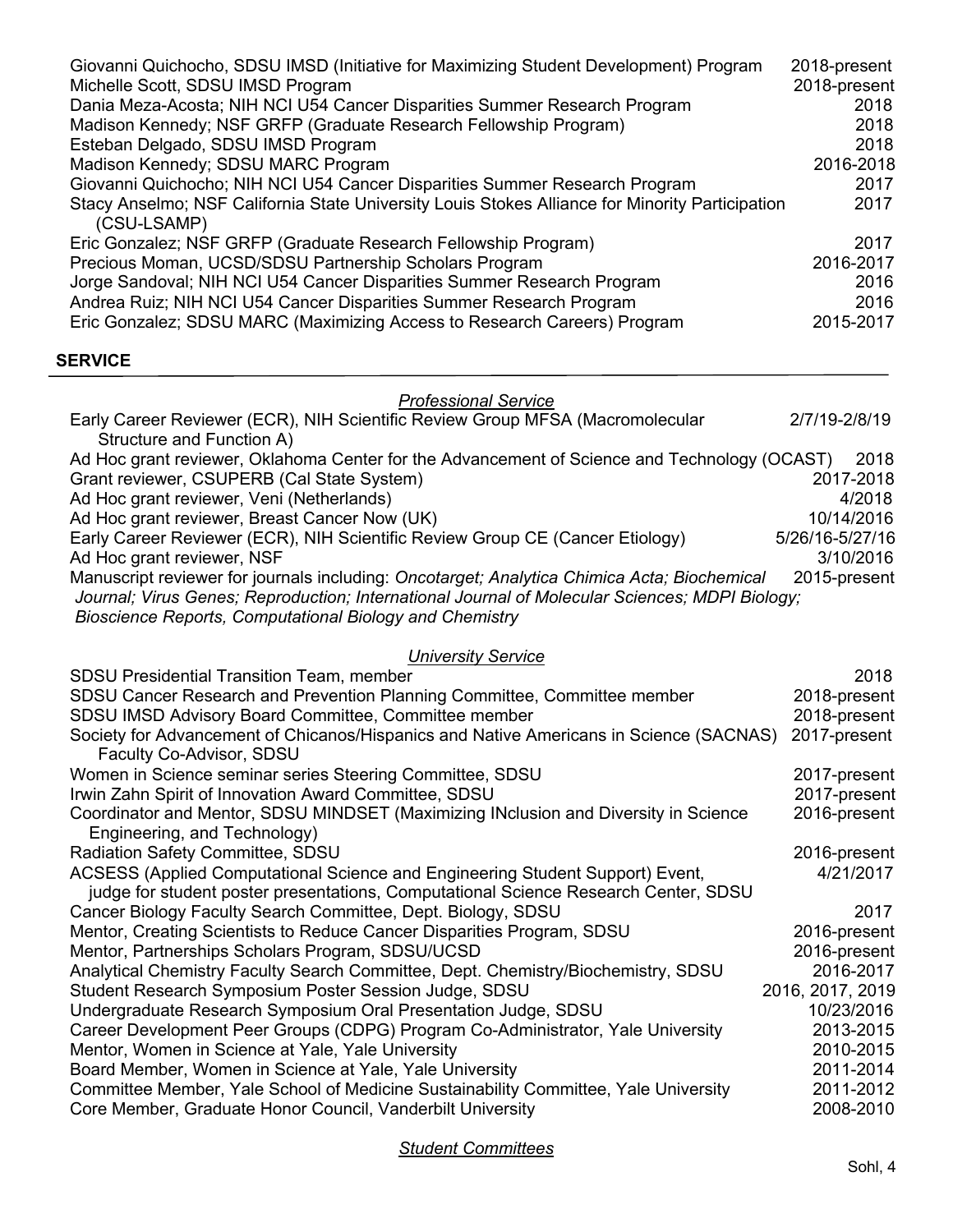| 2019-present |
|--------------|
| 2019-present |
| 2018-present |
| 2018-present |
| 2018-present |
| 2018-present |
| 2018         |
| 2018         |
| 2018         |
| 2018-present |
| 2017-present |
| 2017-2018    |
| 2017-2018    |
| 2017-2018    |
| 2017-present |
| 2017-2018    |
| 2017-2018    |
| 2016-2018    |
| 2016-2018    |
| 2016-2018    |
| 2016-present |
| 2016-2018    |
| 2016-present |
| 2016-present |
| 2015-2017    |
| 2016-2018    |
| 2017-2018    |
| 2017-2018    |
| 2017-2018    |
| 2016-2017    |
| 2016-2017    |
| 2015-present |
| 2015-2017    |
| 2015         |
|              |
|              |
|              |

### *Community Service*

| 3/15/2019 |
|-----------|
| 3/10/2018 |
| 2/20/2018 |
|           |
| 7/10/2018 |
|           |
| 9/7/2016  |
|           |

# **CURRENT PROFESSIONAL MEMBERSHIPS**

| Association for Women in Science (AWIS)                         | 2016-present |
|-----------------------------------------------------------------|--------------|
| Women in Cancer Research (WICR)                                 | 2014-present |
| American Association for Cancer Research (AACR)                 | 2012-present |
| American Society for Biochemistry and Molecular Biology (ASBMB) | 2008-present |
| Phi Beta Kappa                                                  | 2005-present |

## **INVITED TALKS**

Sohl, 5 1) University of Oregon Biochemistry Department Seminar Series (17 May 2019). "The role of catalysis and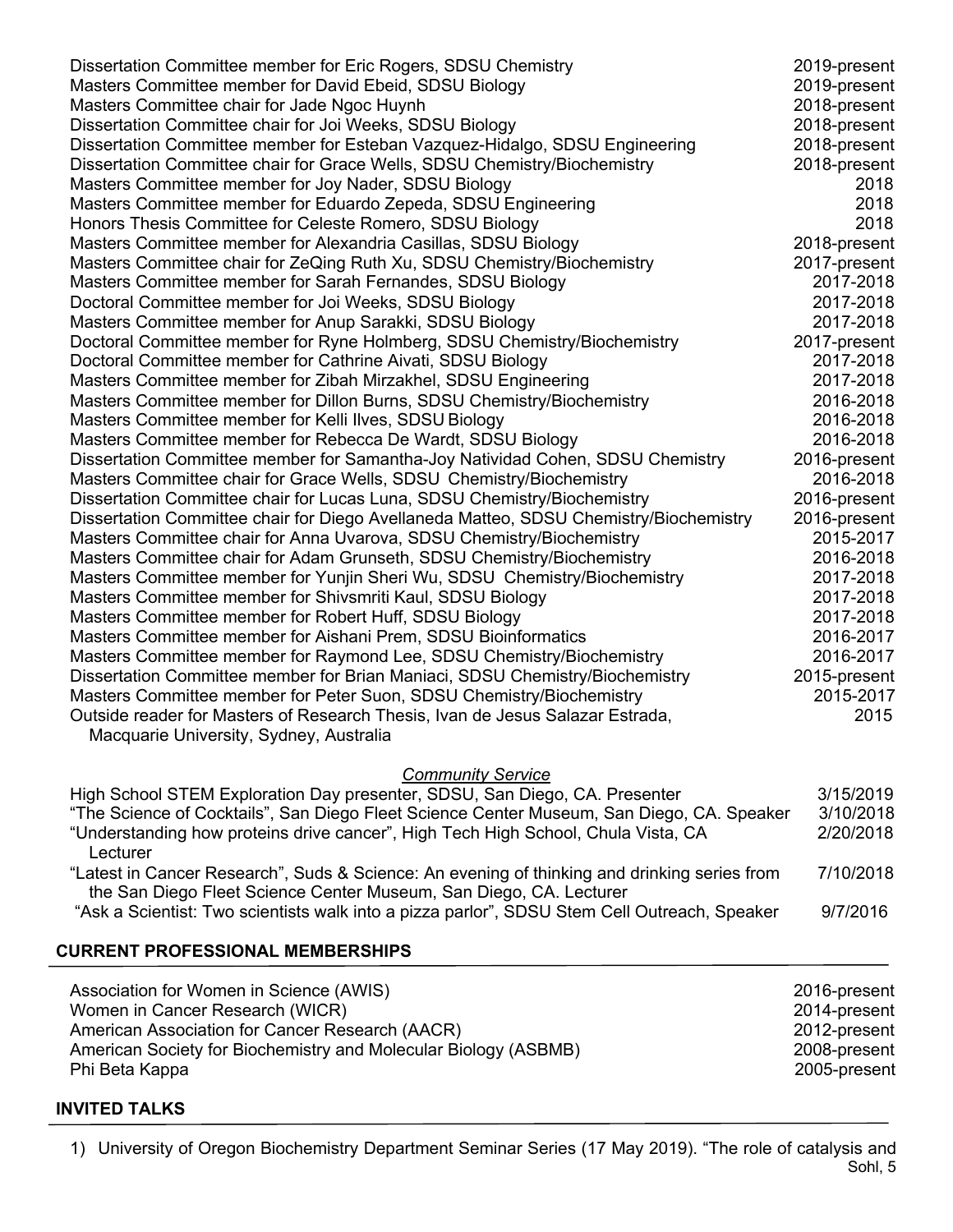environmental regulation in IDH1-driven cancers."

- 2) Rhode Island College Physical Sciences Department Seminar Series (5 Apr. 2019, Providence, RI). "Exploring the role of metabolic dehydrogenases in oncogenesis using a mechanistic lens."
- 3) UC Riverside Biochemistry Dept. seminar series (22 Jan. 2019, Riverside, CA). "The role of catalysis and environmental regulation in IDH1-driven cancers."
- 4) 31<sup>st</sup> Annual CSU Biotechnology Symposium (3-5 Jan. 2019, Garden Grove, CA). "The role of catalysis and environmental regulation in IDH1-driven cancers."
- 5) University of Oklahoma Dept. of Chemistry and Biochemistry (19 Oct. 2018, Norman, OK). "Exploring the role of metabolic dehydrogenases in oncogenesis using a mechanistic lens."
- 6) SDSU Biomath meeting (27 April 2018, SDSU). "The role of dehydrogenases in reductive metabolism."
- 7) SDSU/UCSD IRACDA Research Symposium (11 April 2018, SDSU). "Enzymes running in reverse: mechanisms of IDH-driven cancers."
- 8) SWC Chemistry Club Talks (13 April 2018, Southwestern College). "Molecular mechanisms of cancer."
- 9) Department of Chemistry and Biochemistry Seminar Series (2 Nov. 2017, University of San Diego). "Mutational variants of metabolic dehydrogenases as drivers of cancer."
- 10) Biomedical Technology Students Association (BTSA) Seminar Series (25 Oct. 2017, SDSU). "Mechanisms of IDH1-driven cancers."
- 11) Chemistry Seminar Series (5 Oct. 2017, Southwestern College). "The molecular mechanisms of metabolic enzymes driving cancer."
- 12) Fleet Science Center Suds & Science Series (10 July 2017, Chula Vista, CA). "The latest in cancer research."
- 13) The School of MBEPS Science Seminar Series (25 April 2017, San Diego Miramar College). "Molecular mechanisms of altered metabolism in cancer."
- 14) Center for Human Dynamics in the Mobile Age (HDMA) seminar (24 March 2017, SDSU). "Molecular mechanisms of cancer."
- 15) IMSD/MARC Ph.D. Panel Discussion (3 March 2017, SDSU). Panelist.
- 16) Computational Sciences seminar (10 Feb. 2017, SDSU). "Molecular mechanisms of cancer."
- 17) Sanford Burnham Prebys Office of Education, Training & International Services panel discussion on obtaining an academic position (9 Nov. 2016, SBP). Panelist.
- 18) SDSU/UCSD Partnership Retreat featured presentation (2 Sept. 2016, UCSD). "Molecular mechanisms of disease: using structure/function studies to probe tumorigenesis."
- 19) Molecular Biology Institute Seminar (22 Sept. 2016, SDSU). "Probing molecular mechanisms of cancer."
- 20) PI Lecture Series (16 Sept. 2016, SDSU). "Molecular mechanisms of disease: using structure/function studies to probe tumorigenesis."
- 21) WISAY (Women in Science at Yale) Obtaining a Faculty Position Panel (18 April 2016, Yale University). Tele-panelist.
- 22) Annual WISAY (Women in Science at Yale) Career Panel (28 May 2015, Yale University). Panelist.
- 23) Translational Lung Cancer Meeting (27 May 2015, Yale University). "Molecular mechanisms of inhibitor resistance by the FGFR1 gatekeeper mutation: the Achilles' heel of targeted therapy."
- 24) Academic Jobs Panel Discussion (19 March 2015, Yale University). Panelist.
- 25) Biochemistry Seminar (3 February 2015, San Diego State University). "Using transient kinetics and structural methods to illuminate the molecular mechanisms of disease."
- 26) Signal Transduction Meeting (21 November 2014, Yale University). "Molecular mechanisms of inhibitor resistance by the FGFR1 gatekeeper mutation."
- 27) Cancer Metabolism Interest Group Seminar (15 October 2014, Yale University). "Enzymes running in reverse: molecular mechanisms of IDH mutations in cancer."
- 28) Pol Club Seminar (8 February 2012, Yale University). "Molecular mechanism of inhibition of DNA pol γ and HIV-1 RT by novel nucleotide analogs."
- 29) Postdoc Brown Bag Lunch Series (15 November 2011, Yale University). "Obtaining postdoctoral funding: NIH F32."
- 30) Cunningham Lecture Series (8 June 2010, Vanderbilt University). "Kinetic analysis of the multi-step cytochrome P450s 1A2 and 19A1 enzymes."

# **REVIEWS**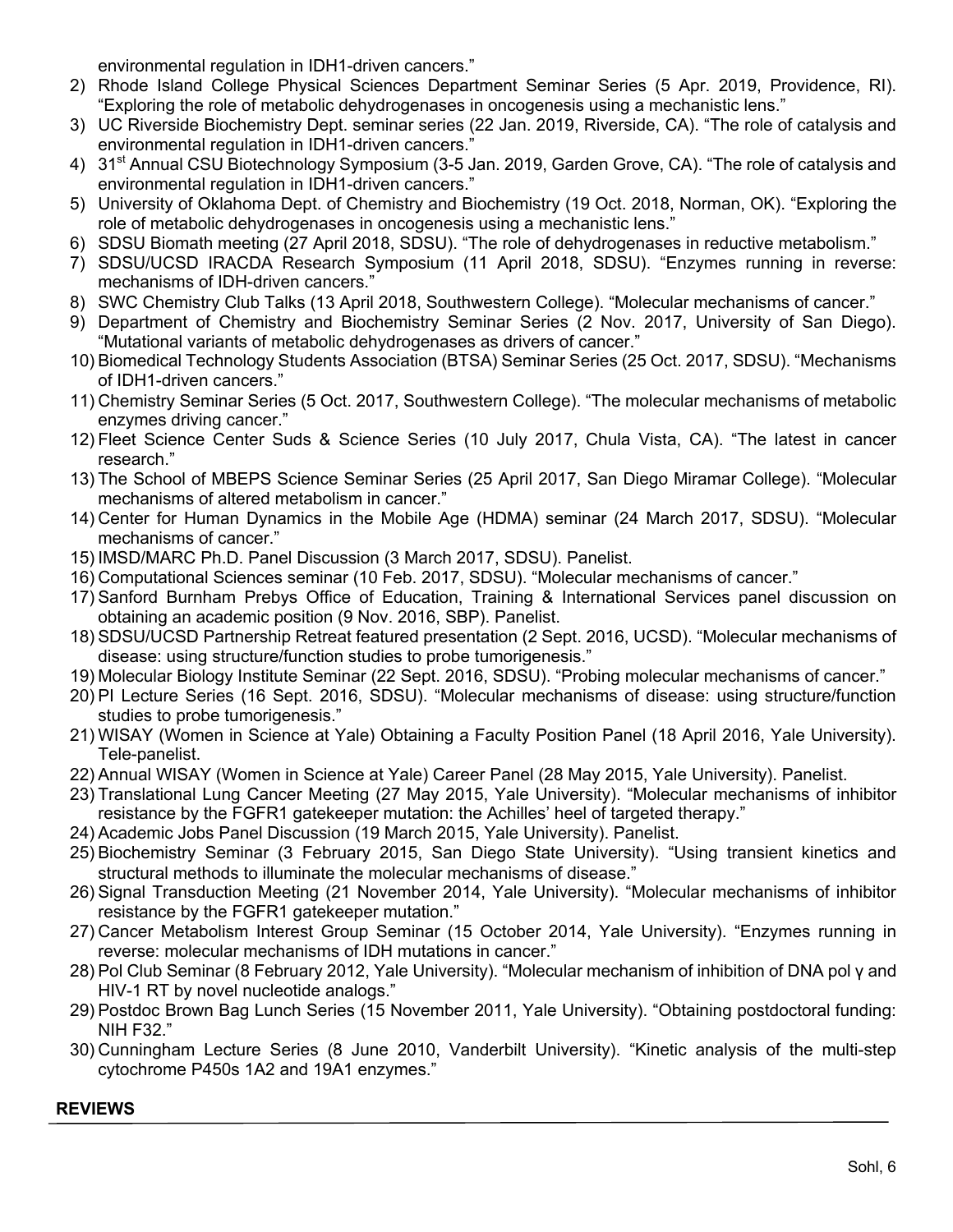- 1) Sohl, C. D.\*, Ray, S., and Sweasy, J. B. (**2015**) *Proc Natl Acad Sci USA 112*, 5864-5. "Pools and pols: mechanism of a mutator phenotype. (\**co-first author*). PMC4434749.
- 2) Guengerich, F. P., Sohl, C. D., and Chowdhury, G. (**2011**) *Arch Biochem Biophys 507,* 126-34. "Multistep oxidations catalyzed by cytochrome P450 enzymes: processive *vs.* distributive kinetics and the issue of carbonyl oxidation in chemical mechanisms." PMC3010332.

# **REFEREED PUBLICATIONS**

- 1) Bernatchez, J. A.; Coste, M.; Beck, S.; Wells, G. S.; Luna, L. A.; Clark, A. E.; Zhu, Z.; Sohl, C. D.\*; Purse, B. W.\*; Siqueira-Neto, J. L.\* (2019) *Viruses (accepted pending minor revision).* "Activity of selected nucleoside analogue ProTides against Zika virus in human neural stem cells." (\*corresponding author).
- 2) Kennedy, M. A.; Xu, Z.; Wu, Y; and Sohl, C.\* (**2019**) *Biochem Biophys Res Commun 509,* 898-902. "A Tie2 kinase mutation causing venous malformations increases phosphorylation rates and enhances cooperativity." (\*corresponding author).
- 3) Ryan, M. R.; Sohl, C. D.; Luo, B.; and Anderson, K. A. (**2019**) *Mol Cancer Res 17*, 532-543*.* "The FGFR1 V561M gatekeeper mutation drives AZD4547 resistance through STAT3 activation and EMT." PMID30257990.
- 4) Matteo, D. A.; Wells, G. A.; Luna, L. A.; Grunseth, A. J.; Zagnitko, O.; Scott, D. A.; Hoang, A.; Luthra, A.; Swairjo, M. A.; Schiffer, J. A.\*; and Sohl, C. D.\* (**2018**) *Biochem J 475,* 3221-3238*.* "Inhibitor potency varies widely among tumor relevant human isocitrate dehydrogenase 1 mutants." (\*corresponding author). PMID30257990.
- 5) Bernatchez, J. A., Coste, Yang, Z., Coste, M., Li, J., Beck, S., Liu, Y., Clark, A. E., Zhu, Z., Luna, L. A., Sohl, C. D., Purse, B. W., Li, R., and Siqueira-Neto, J. L. (**2018**) *Antimicrob Agents Chemother 62,*  e00725-18. "Development of a phenotypic high-content imaging assay for assessing the antiviral activity of small-molecule inhibitors targeting the Zika virus." PMID30257990.
- 6) Matteo, D. M., Grunseth, A. J., Gonzalez, E. R., Anselmo, S. L., Kennedy, M. A., Moman, P., Scott, D. A., Hoang, A., and Sohl, C. D.\* (**2017**) *J Biol Chem 292,* 7971-83. "Molecular mechanisms of isocitrate dehydrogenase 1 (IDH1) mutations identified in tumors: the role of size and hydrophobicity at residue 132 on catalytic efficiency." (\*corresponding author). PMC5427274.
- 7) Sohl, C. D.\*, Szymanski, M. R.\*, Mislak, A. C., Shumate, C. K., Amiralaei, S., Schinazi, R. F., Anderson, K. S., and Yin, Y. W. (**2015**) *Proc Natl Acad Sci USA 112,* 8596-601*.* "Probing the structural and molecular basis of nucleotide selectivity by human mitochondrial DNA polymerase y." (\**co-first author*). PMC4507203.
- 8) Sohl, C. D., Ryan, M. R., Luo, B., Frey, K. M., and Anderson, K. S. (**2015**) *ACS Chem Biol 10,* 1319-29*.* "Illuminating the molecular mechanism of tyrosine kinase inhibitor resistance for the FGFR1 gatekeeper mutation: the Achilles' heel of targeted therapy." PMC4533833.
- 9) Towle-Weicksel, J. B., Dalal, S., Sohl, C. D., Doublie, S., Anderson, K. S., Sweasy, J. B. (**2014**) *J Biol Chem 289,* 16541-50. "Fluorescence resonance energy transfer studies of DNA polymerase ß: the critical role of fingers domain movements and a novel non-covalent step during nucleotide selection." PMC4047420.
- 10) Muftuoglu, Y.\*, Sohl, C. D.\***,** Mislak, A. C., Mitsuya, H., Sarafianos, S. G., and Anderson, K. S. (**2014**) *Antiviral Res 106*, 1-4. "Probing the molecular mechanism of action of the HIV-1 reverse transcriptase inhibitor 4'-ethynyl-2-fluoro-2'-deoxyadenosine (EFdA) using pre-steady-state kinetics." (\**co-first author*). PMC4020981.
- 11) Sohl, C. D., Kasiviswanathan, R., Copeland, W. C., and Anderson, K. S. (**2013**) *Hum Mol Genet 22*, 1074-85. "Mutations in human DNA polymerase  $\gamma$  confer unique mechanisms of catalytic deficiency that mirror the disease severity in mitochondrial disorder patients." PMC3578408.
- 12) Cheng, Q., Sohl, C. D., Yoshimoto, F. K., and Guengerich, F. P. (**2012**) *J Biol Chem 287*, 59554-67. "Oxidation of dihydrotestosterone by human cytochromes P450s 19A1 and 3A4." PMC3436178.
- 13) Sohl, C. D., Kasiviswanathan, R., Kim, J., Pradere, U., Schinazi, R. F., Copeland, W. C., Mitsuya, H., Baba, M., and Anderson, K. (**2012**) *Mol Pharmacol 82,* 125-33. "Balancing antiviral potency and host toxicity: identifying a nucleotide inhibitor with an optimal kinetic phenotype for HIV-1 reverse transcriptase." PMC3382833.